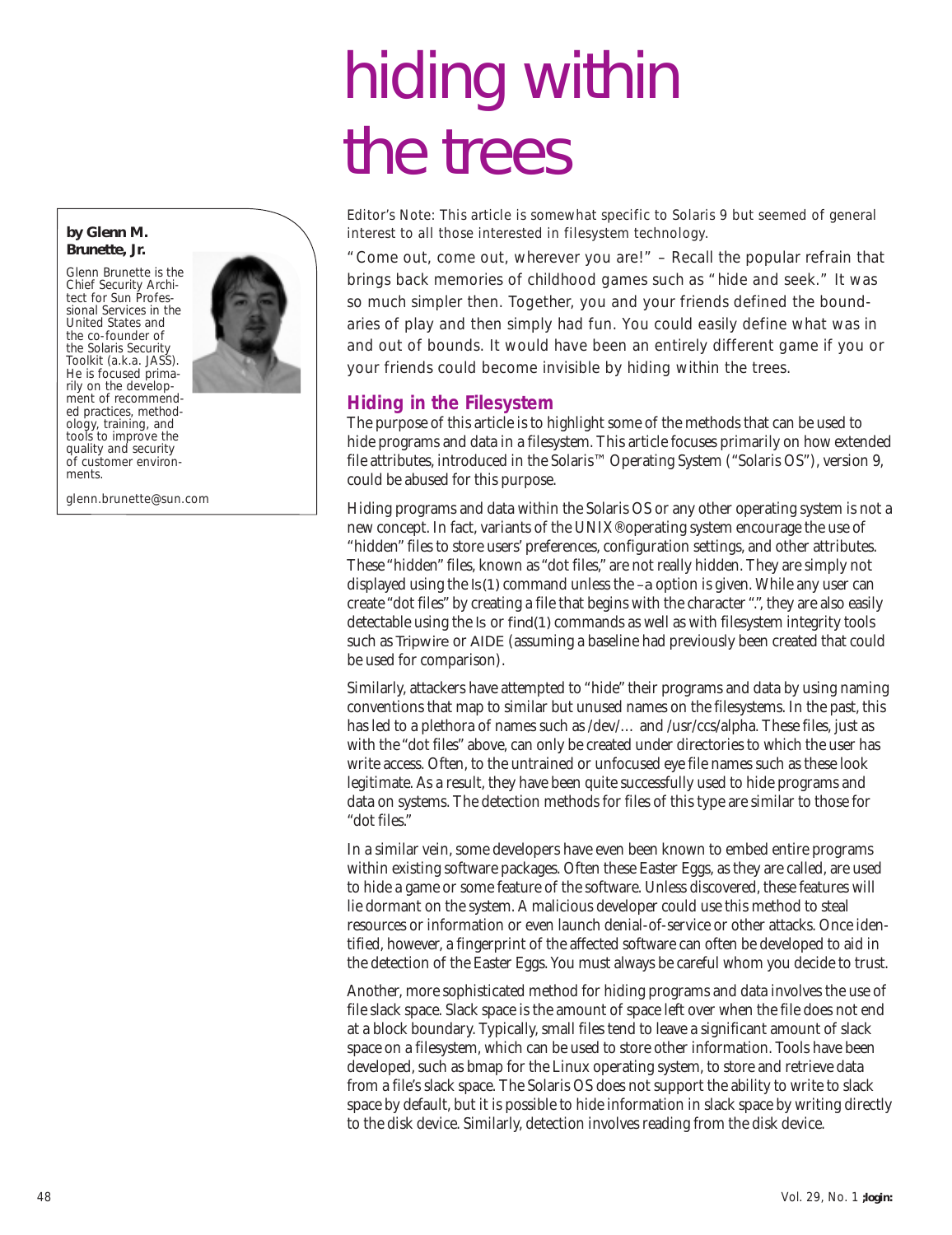Festival between the models are the stationary the station of the stationary of the stationary of the stationary of the stationary of the stationary of the stationary of the stationary of the stationary of the stationary o Lastly, loadable kernel modules can be used to intercept system calls in order to hide programs and data according to some set of rules. These modules must be loaded into the kernel at each system boot, but they can provide a quick and easy method for an attacker to hide from an administrator. SLKM is an example of a tool that implements these basic file-hiding capabilities. Loadable kernel modules can be difficult to develop, but once written are easily used. Loadable kernel modules can be very difficult to detect and require offline analysis even when used in conjunction with filesystem integrity tools. The good (or possibly very bad) news is that only users with administrative privileges, such as root in the Solaris OS, can use the modload(1M) command to load a kernel module. If you find such a module running on your system, you can safely assume that a user or process with those privileges loaded it.

The Solaris 9 OS provides a new capability called extended file attributes which can permit any user to "hide" programs and data. This method is similar to the use of slack space in that the programs are not actually stored in the viewable filesystem. However, a user does not need any special tools to create or use extended file attributes. New methods (commands, options, etc.) are required for administrators to detect the use and existence of extended file attributes.

# **Introduction to Solaris 9 OE Extended File Attributes**

Starting in the Solaris OS version 9, the UFS, NFS, and TMPFS filesystems were enhanced to include extended file attributes, enabling application developers to associate specific attributes with a file. For example, a developer of a file management application for a windowing system might choose to associate a display icon with a file. In the past, this has been done using application logic that bound a particular file type or name to a specific icon.

Using Solaris 9 OE extended file attributes, a developer can more readily do this by binding the icon directly to a file, thereby providing the ability to simplify the application's logic. The extended attributes assigned to a file are arbitrary in nature and take the form of regular files that are stored within a hidden directory associated with a given file. This is referred to as the file's extended attribute namespace. By default, no files in the Solaris 9 OE have extended attributes. Note that while different in implementation, in concept this capability is similar to Microsoft NTFS Alternate Data Streams or the older Apple MacOS Resource Forks.

# **Using Extended File Attributes**

Extended file attributes can be created using either a set of shell commands or a C API. For the purposes of this discussion, we will focus on the shell commands. For those interested in the C API, refer to the attropen(3C) , fchownat(2) , fsattr(5) , fstatat(2) , openat(2) , renameat(2), and unlinkat(2) manual pages.

To manage extended file attributes for any given file, use the runat(1) command. Using this command, you can perform various operations to create, display, read, modify, or delete objects within a file's extended attribute namespace. The following sections describe some typical scenarios highlighting the creation, display, and removal of extended file attributes.

# **Create an Extended File Attribute**

To create an extended file attribute for the sample.conf file, located in the current directory, use the following command sequence: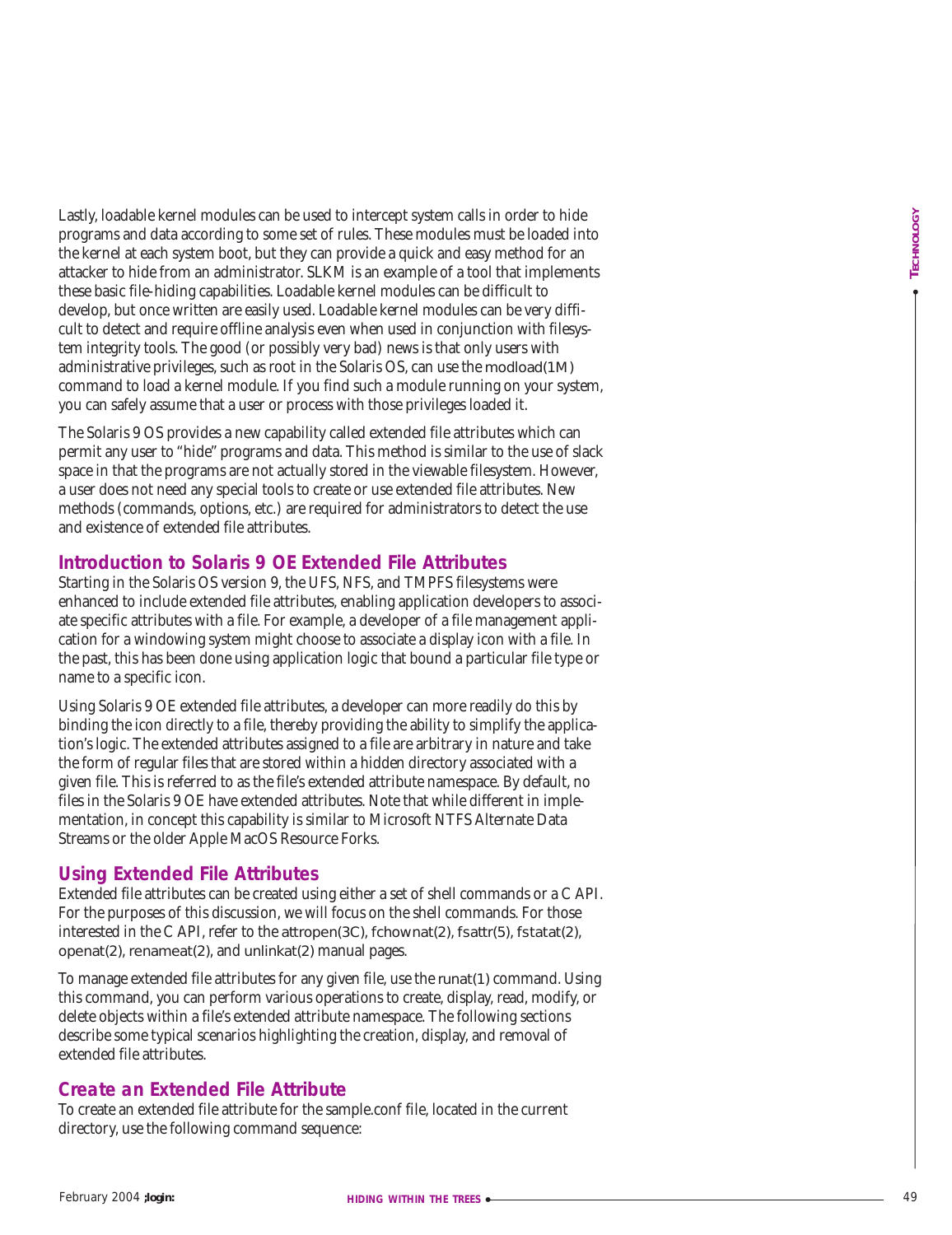\$ runat ./sample.conf cp /etc/motd ./motd

In this example, the content of the /etc/motd file is copied into a file called motd stored within the hidden extended file attribute directory that is associated with the file sample.conf. This same technique can be used to modify an extended file attribute by overwriting an existing attribute file with a new one containing the updated content. Note that you must be able to write to a filesystem object in order to be able to create an extended file attribute for it.

## **Display an Extended File Attribute**

To determine if a particular file, in this case sample.conf, has extended file attributes, you can use the following command sequence:

\$ runat ./sample.conf ls –l total 2 -rw-r—r— 1 gbrunett staff 49 Aug 25 14:16 motd

In this example, the file motd, created in the step above, was displayed. No other extended attributes were found. The contents of file motd can be read using the cat(1) command, as in the following example:

```
$ runat ./sample.conf cat motd
Sun Microsystems Inc. SunOS 5.9 Generic May 2002
```
## **Delete an Extended File Attribute**

If an extended file attribute is no longer needed, it can be disassociated from its parent file and removed from the hidden extended attribute directory. For example, to remove the motd attribute file that is associated with sample.conf, use the following command sequence:

\$ runat ./sample.conf rm motd

To verify that the object has been removed, list the file's extended attributes using the method described above:

```
$ runat ./sample.conf ls –l
total 0
$
```
# **Limitations of Extended File Attributes**

The extended file attribute functionality that exists in the Solaris 9 OE only supports a single, flat directory structure. It is not possible to create subdirectories within the extended attribute namespace. Attempts to create directories using the mkdir(1) command will fail, as in the example below:

```
$ runat ./sample.conf mkdir test
mkdir: Failed to make directory "test"; Invalid argument
```
Similarly, the creation of either symbolic or hard links is prohibited. Attempts to create links within the extended attribute namespace result in error messages similar to the following:

\$ runat ./sample.conf ln -s ../test2 . ln: cannot create ./test2: Invalid argument \$ runat ./sample.conf ln -s `pwd`/test2 . ln: cannot create ./test2: Invalid argument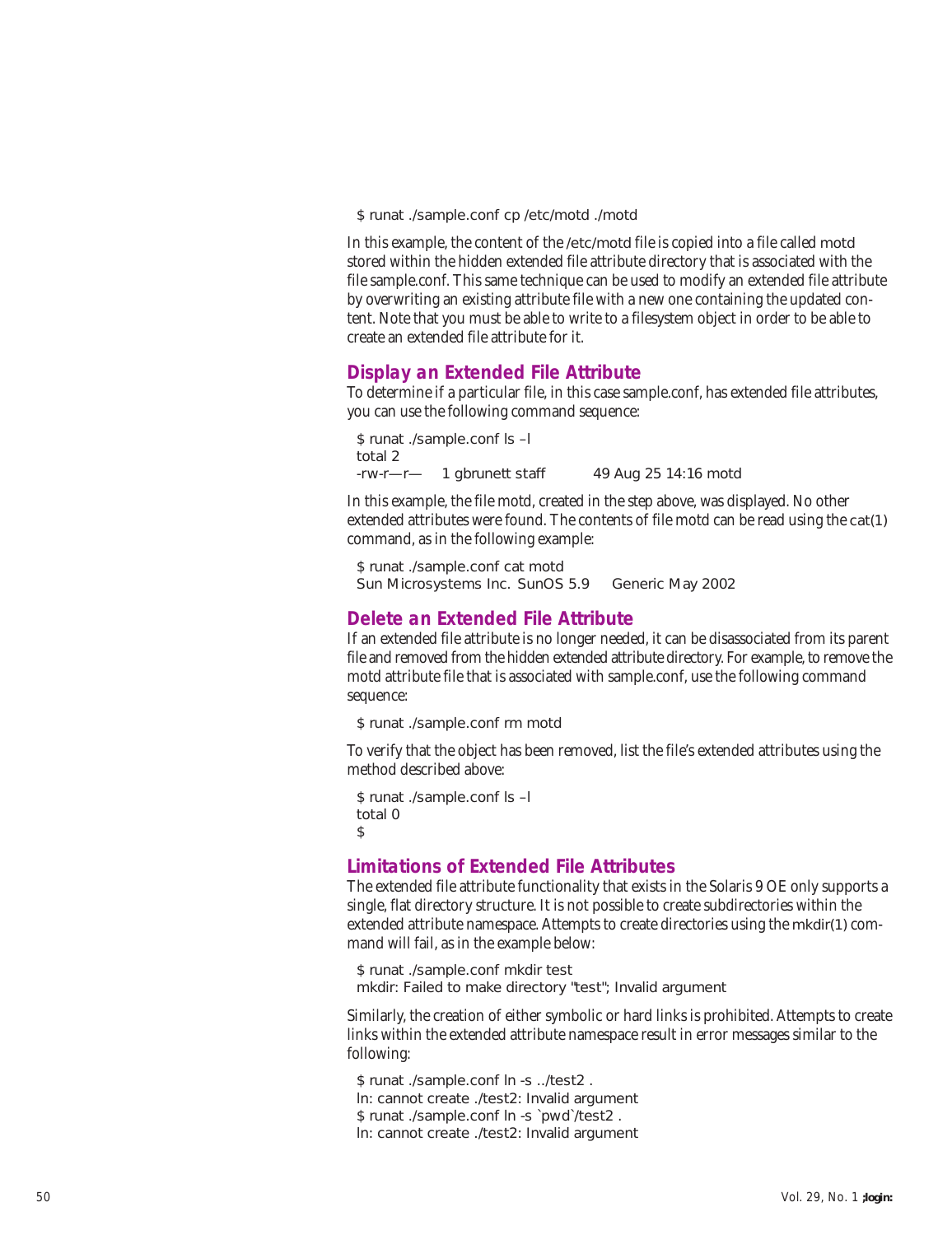\$ runat ./sample.conf ln `pwd`/test2 . ln: cannot create link ./test2: Invalid argument

Lastly, any command executed using the runat command that relies on it knowing its current working directory is also likely to fail, as is shown in the following example:

\$ runat ./sample.conf man ls getcwd: Not a directory

## **Accessing the Extended File Attribute namespace**

In addition to running specified commands, the runat command can provide a user shell within the extended file attribute namespace. This provides the user with an interface for manipulating extended file attributes without having to repeatedly execute runat commands. To enter a file's extended attribute namespace, simply execute the runat command with only a file argument, as in the following example:

\$ runat ./sample.conf

This causes a new user shell to be spawned within the extended file attribute namespace. From here, attribute creation, modification, and removal operations can proceed without having to prefix each command with runat <filename>. For example:

```
S runs are computed for \theta is not detected angle to calculate the distribution of the computed control of \theta is not detected to the state of \theta is not detected to the state of \theta is not the state of \theta is not th
 $ runat ./sample.conf
 $ pwd
 cannot access parent directories
 $ cp /etc/motd.
 $ |s -l
 total 2
 -rw-r—r— 1 gbrunett staff 49 Aug 25 16:54 motd
 $ exit
```
To exit the user shell, simply type exit. To select a different shell, you can specify the shell name as the command to be executed, as in the following example:

\$ runat ./sample.conf /bin/csh

#### **Security Implications of Extended File Attributes**

While the original intent behind the development of extended file attributes was good, they offer a significant opportunities for misuse. Many of the security implications of extended file attributes stem from three primary concerns:

- Extended file attributes cannot be disabled on the system.
- Extended file attributes are not readily visible to administrators.
- Commands may be executed in the extended file attribute namespace.

Each of these points will be addressed in more detail in the following sections. It is important to understand these problems more completely so that you can develop an appropriate policy on the use of extended file attributes in your environment.

## **Extended File Attributes Cannot Be Disabled on the System**

It is an often-recommended administration practice to disable any service or feature that you do not need. Extended file attributes, however, are integrated with the Solaris OS and cannot be disabled. This presents a problem for an organization wishing to control access to this functionality.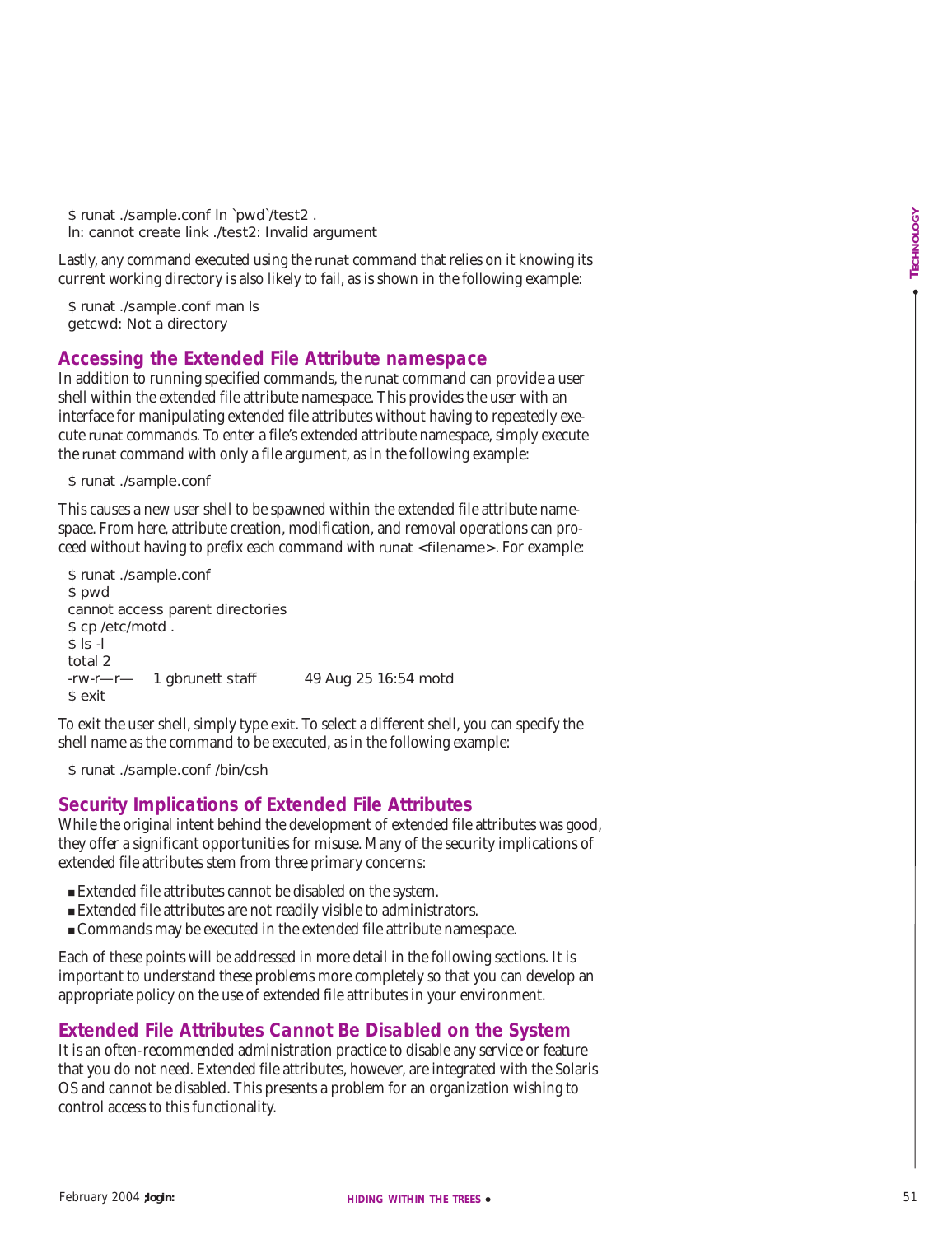In lieu of preventing the use of this functionality, an administrator is forced to be on the defensive and attempt to detect the creation, modification, or removal of extended file attributes.

# **Extended File Attributes Are Not Readily Visible To | Administrators**

Since an administrator cannot configure the Solaris 9 OE to prohibit the use of extended file attributes, methods for detection must be addressed. Extended file attributes provide a great opportunity for those wishing to conceal information or data. In particular, extended file attributes could be used to hide hacking tools or root kits, circumvent site security policies by concealing illegal or illicit material, or even used as an additional file repository (for filesystems that do not enforce quotas).

Caution: As of the publication of this paper, filesystem integrity tools such as Tripwire and AIDE do not check for the existence of or changes to extended filesystem attributes. As a result, it is possible that changes made to systems in this manner could go undetected.

*Solaris OS commands such as* find *will typically not return results for those potential matches that occur as extended file attributes. There is no mechanism for including extended file attributes in the results returned except through the mechanisms described below.*

#### **DETECTION USING THE ls(1**) **COMMAND**

The first method for detecting the use of extended file attributes is the new -@ option to the ls command. Without this option, the ls command is not able to detect or show the use of extended file attributes:

 $$ |s - \varpi$ total 2 -rw-r—r—@ 1 gbrunett staff 0 Aug 25 14:16 test  $-rw-r$  2 gbrunett staff

*In the above example, the* ls *command was able to detect the presence of extended file attributes associated with the file test. Note that no extended file attributes were found for* the file test2. The presence of attributes is indicated by the display of the @ *symbol following the object's permissions.*

Note: Do not use the -@ option in combination with the -l option, otherwise extended file attribute information will not be displayed. Also, when the -@ option is used, access control list information associated with the object will not be displayed.

*This process can be further automated across a filesystem or group of filesystems using the* find *command using the* –xattr *option:*

\$ find / -xattr –exec –ls 12891479 0 -rw-r—r— 1 gbrunett staff 0 Sep 2 12:00 /tmp/test

Note: Commands that check for the size of filesystem objects will continue to report only the objects' actual size and not that of the extended attributes. As a result, objects such as /tmp/test in the above example will show a size of 0 even though the size of its extended attributes could be considerable.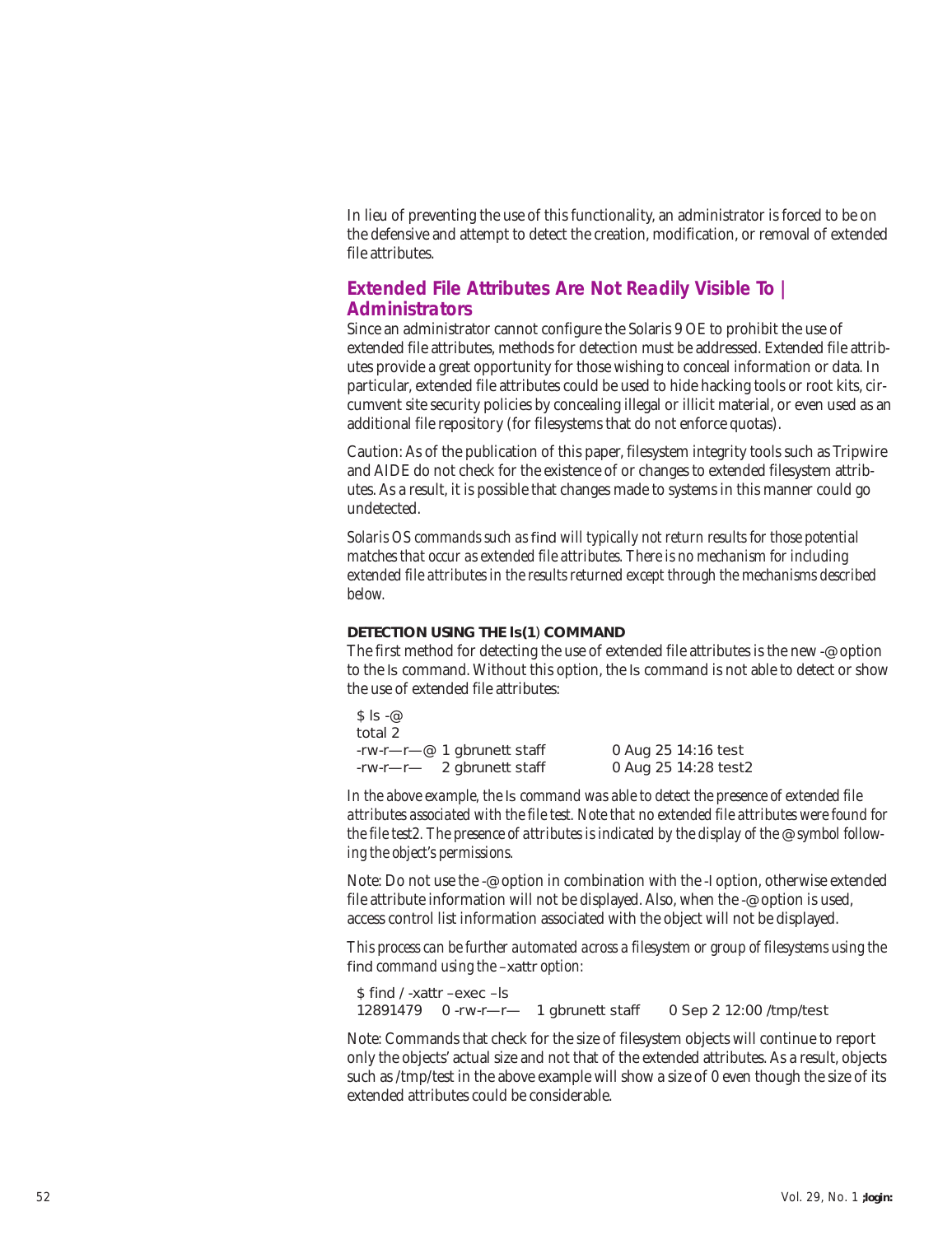#### **DETECTION USING THE runat(1) COMMAND.**

| \$ runat ./sample.conf ls-al |                             |                      |  |  |
|------------------------------|-----------------------------|----------------------|--|--|
| total 4                      |                             |                      |  |  |
|                              | drwxr-xr-x 2 gbrunett staff | 512 Aug 25 15:11.    |  |  |
| $-rw-r$ —r                   | 1 gbrunett staff            | 0 Aug 25 14:16       |  |  |
| $-1$ -r W-r $-1$             | 1 gbrunett staff            | 0 Aug 25 15:11 .abc  |  |  |
| $-rw-r$ —                    | 1 gbrunett staff            | 49 Aug 25 15:08 motd |  |  |

#### **DETECTION USING SOLARIS AUDITING**

| DETECTION USING THE runat(1) COMMAND.                                                                                                                                            | Another method for detecting the presence of extended file attributes is to use the<br>runat command itself. As noted above, extended file attributes can be listed by using<br>the Is command in conjunction with the runat command, as in the following example:                                                                                                                                                                                                                                                             | TECHNOLOGY |
|----------------------------------------------------------------------------------------------------------------------------------------------------------------------------------|--------------------------------------------------------------------------------------------------------------------------------------------------------------------------------------------------------------------------------------------------------------------------------------------------------------------------------------------------------------------------------------------------------------------------------------------------------------------------------------------------------------------------------|------------|
| \$ runat ./sample.conf ls-al<br>total 4<br>2 gbrunett staff<br>drwxr-xr-x<br>1 gbrunett staff<br>-rw-r—r—<br>1 gbrunett staff<br>$-1$ -rw-r-r<br>1 gbrunett staff<br>$-1$ -rw-r- | 512 Aug 25 15:11.<br>0 Aug 25 14:16<br>0 Aug 25 15:11 .abc<br>49 Aug 25 15:08 motd                                                                                                                                                                                                                                                                                                                                                                                                                                             |            |
| attributes that take the form of "dot files."                                                                                                                                    | In this example, two extended file attributes were found, motd and .abc. It is recom-<br>mended that you use the -a option to the Is command in order to find any extended                                                                                                                                                                                                                                                                                                                                                     |            |
|                                                                                                                                                                                  | This process can be further automated across a filesystem or group of filesystems using the<br>find command in conjunction with the runat command, as in the following example:                                                                                                                                                                                                                                                                                                                                                |            |
| \$ find . -xattr -print -exec runat {} Is -al \;<br>/tmp/test<br>total 16<br>1 gbrunett staff<br>$-1$ -rw-r-r                                                                    | 49 Sep 2 12:00 test2                                                                                                                                                                                                                                                                                                                                                                                                                                                                                                           |            |
| DETECTION USING SOLARIS AUDITING<br>file attributes.                                                                                                                             | The Solaris Auditing subsystem, also known as the Solaris Basic Security Module<br>("BSM") is a fine-grained kernel auditing facility. As such, it is able to audit the use of<br>those system calls involved in the creation, modification, or destruction of extended<br>The specific audit events that are relevant to extended file attributes are shown in the                                                                                                                                                            |            |
| following table:                                                                                                                                                                 |                                                                                                                                                                                                                                                                                                                                                                                                                                                                                                                                |            |
| <b>Audit Event</b>                                                                                                                                                               | <b>System Call</b>                                                                                                                                                                                                                                                                                                                                                                                                                                                                                                             |            |
| <b>AUE_FCHOWNAT</b>                                                                                                                                                              | fchownat(2)                                                                                                                                                                                                                                                                                                                                                                                                                                                                                                                    |            |
| <b>AUE_FSTATAT</b>                                                                                                                                                               | fstat(2)                                                                                                                                                                                                                                                                                                                                                                                                                                                                                                                       |            |
| AUE_OPENAT_*                                                                                                                                                                     | openat(2)                                                                                                                                                                                                                                                                                                                                                                                                                                                                                                                      |            |
| <b>AUE_RENAMEAT</b>                                                                                                                                                              | renameat(2)                                                                                                                                                                                                                                                                                                                                                                                                                                                                                                                    |            |
| <b>AUE_UNLINKAT</b>                                                                                                                                                              | unlinkat $(2)$                                                                                                                                                                                                                                                                                                                                                                                                                                                                                                                 |            |
|                                                                                                                                                                                  | The Solaris Auditing subsystem must be enabled on the system, using the bsmconv(1M)<br>command, and configured to log these particular events. For more information on<br>configuring and using the Solaris Auditing facility, see the Solaris 9 OE product docu-<br>mentation as well as the Sun BluePrints™ article titled "Auditing in the Solaris 8 Oper-<br>ating Environment." While this paper was originally written about the Solaris 8 OE, all<br>of the concepts and commands remain relevant for the Solaris 9 OE. |            |
| <b>Namespace</b>                                                                                                                                                                 | <b>Commands May Be Excecuted In the Extended File Attribute</b>                                                                                                                                                                                                                                                                                                                                                                                                                                                                |            |
|                                                                                                                                                                                  | Another concern with the implementation and use of extended file attributes is the<br>ability to execute commands from within the extended attribute namespace. This can<br>be a significant issue when attempting to find commands that may be running on the                                                                                                                                                                                                                                                                 |            |
| February 2004 ; login:                                                                                                                                                           | <b>HIDING WITHIN THE TREES <math>\sim</math></b>                                                                                                                                                                                                                                                                                                                                                                                                                                                                               | 53         |

# **Commands May Be Excecuted In the Extended File Attribute Namespace**